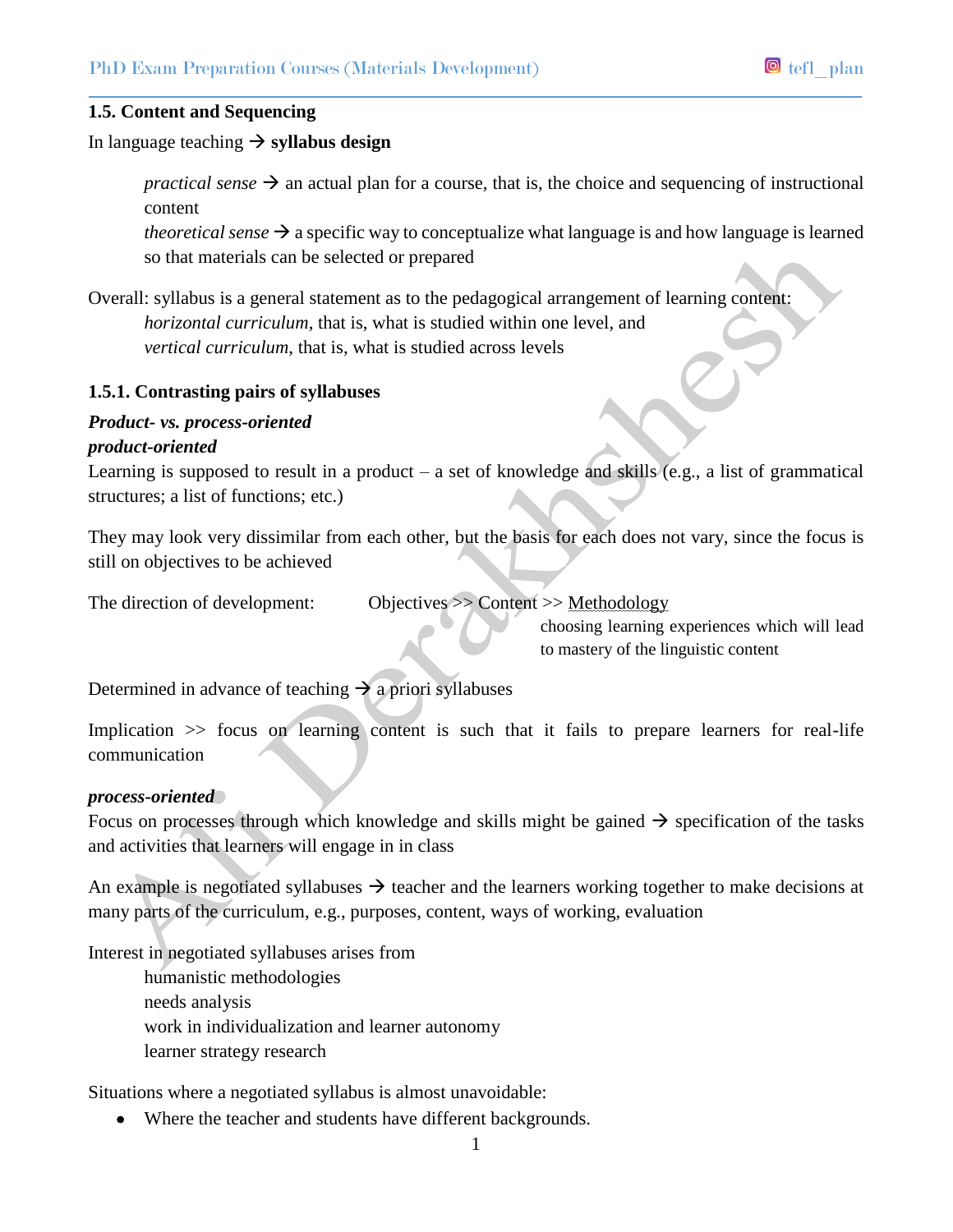- Where time is short and the most useful choices must be made.
- Where there is a very diverse group of students and there is a need to find common ground.
- $\bullet$  etc.

Criticisms:

- lack of knowledge or experience with such a syllabus
- assumes a high level of competence in both teachers and learners
- implies a redefinition of role relationships and a redistribution of power and authority
- needs a range of materials and learning resources
- does not attach much importance to syllabus construction

# *Synthetic vs. analytic syllabuses (Wilkins)*

# *Synthetic – linguistic content*

Language system is analyzed into building blocks and presented to language learner one by one

Language that is mastered in one unit of learning is added to that which has been acquired in the preceding units

Learners synthesize these discrete pieces of language into a whole and use in communicative situations (Kumaravadivelu: get "the totality of language")

## *Analytic – non-linguistic content*

Starting point not linguistic content but experiential content, e.g., projects, tasks, situations, topics, themes or academic subjects  $\rightarrow$  organized in terms of

the purposes for which people learn the language

the kinds of language performance that are necessary to meet those purposes

Units of language teaching material are based on behavioral metalanguage  $\rightarrow$  non-linguistic base, e.g., in CBI the focus is on context text and the language applied in the text

Provide the opportunities to encounter the target language naturally in communicative interaction  $\rightarrow$ noninterventionist

In this case, the assumption is that the learners' analytic abilities will be equal to the task of coming to accurate conclusions about grammatical and lexical usage (= to discern regularities in the input and to induce rules), since relatively little may be explicitly explained about the formal aspects of language.

Assumption: learners' ability to perceive regularities in the input and to induce rules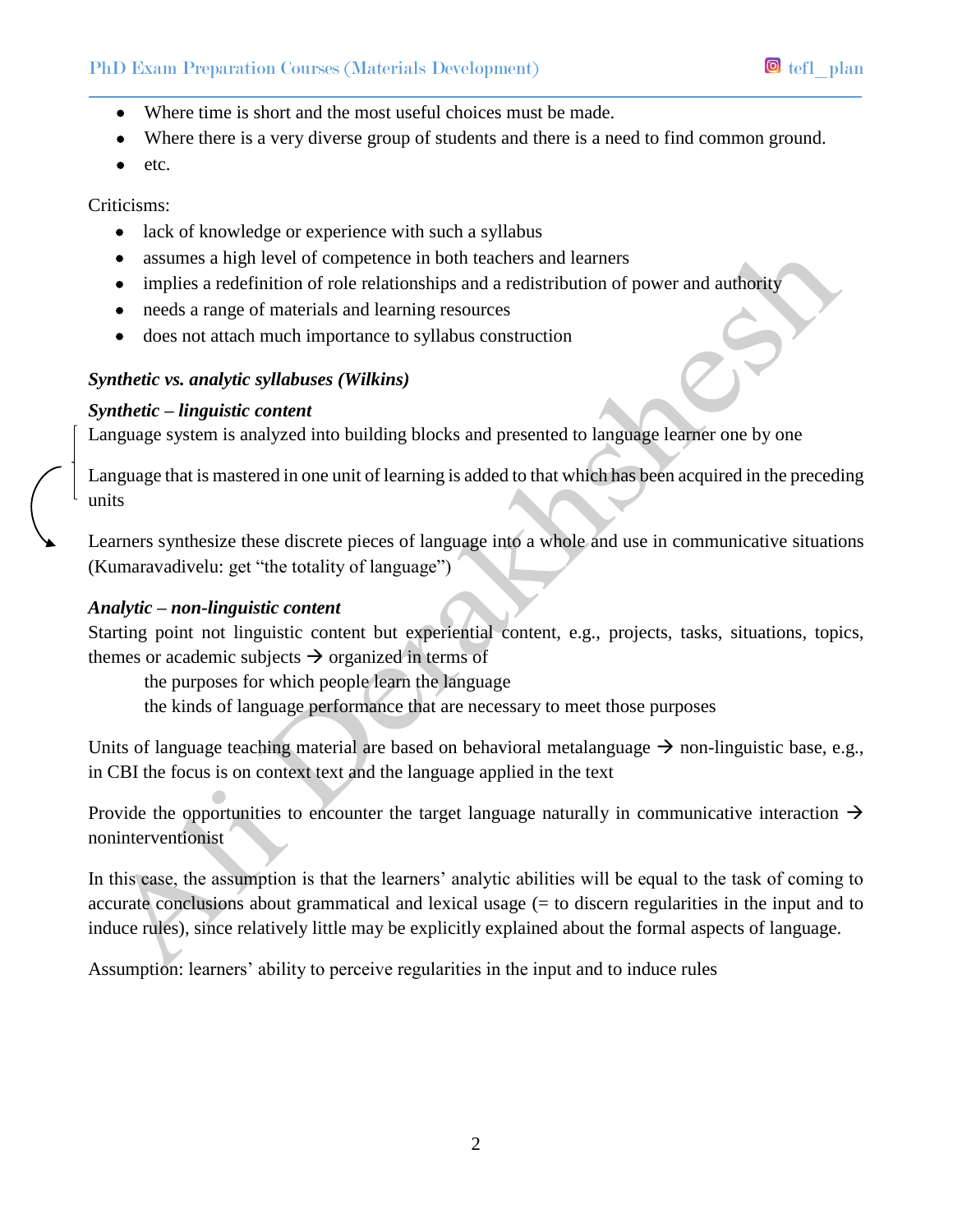## *Type A vs. type B syllabuses (White)*

| <b>Type A:</b> What is to be learnt?                 | Type B: How is it to be learnt?                      |  |  |  |
|------------------------------------------------------|------------------------------------------------------|--|--|--|
| - Determined by authority = interventionist =        | - Negotiated between learners and authority $=$ non- |  |  |  |
| external to the learner = other directed = doing     | interventionist = internal to the learner = inner    |  |  |  |
| things to the learner                                | $directed = doing things with the learner$           |  |  |  |
| - Objectives defined in advance                      | - Objectives described afterwards                    |  |  |  |
| - Content $=$ what the subject is to the expert      | - Content $=$ what the subject is to the learner     |  |  |  |
| - Content $=$ a gift from the teacher to the learner | - Content $=$ what the learner brings and wants      |  |  |  |
| - Product-oriented                                   | - Process-oriented                                   |  |  |  |
| - Assessment by achievement or mastery               | - Assessment in relation to learners' criteria       |  |  |  |

Type  $A \rightarrow$  reconstructionist synthetic syllabus ;; focuses on *what* is to be learned: the L2

Type  $B \rightarrow$  progressivist analytic syllabus ;; focuses on *how* learning can be brought about through: learner-centeredness (emphasis on psychological aspect) learning-centeredness (emphasis on the types of activities– pedagogical aspect)

## **1.5.2. Types of syllabus**

Syllabuses are organized around units of analysis or units of progression  $\rightarrow$  used to grade the progress of the course

Types:

those that progress in a definite series, e.g., vocabulary those that represent a field of knowledge that could be covered in any order, e.g., topics

Purposes:

- (a) to set targets
- (b) to check the adequacy of selection and ordering
- (c) to monitor and report on learners' progress and achievement

# *Grammatical syllabus*

Based on a theory of language that assumes structural aspects of language form are the most basic: verb tenses, question formation, etc.

Selection of content is not a major problem, but sequencing is:

complexity regularity productivity

# *Lexical syllabus*

Lexical item marks a one-to-one, form-meaning relationship + advances in text corpus analytic  $\rightarrow$ renewed interest in the viability of words and collocations as units of analysis

Based on a mini-corpus of common pragmatically useful language items + language patterns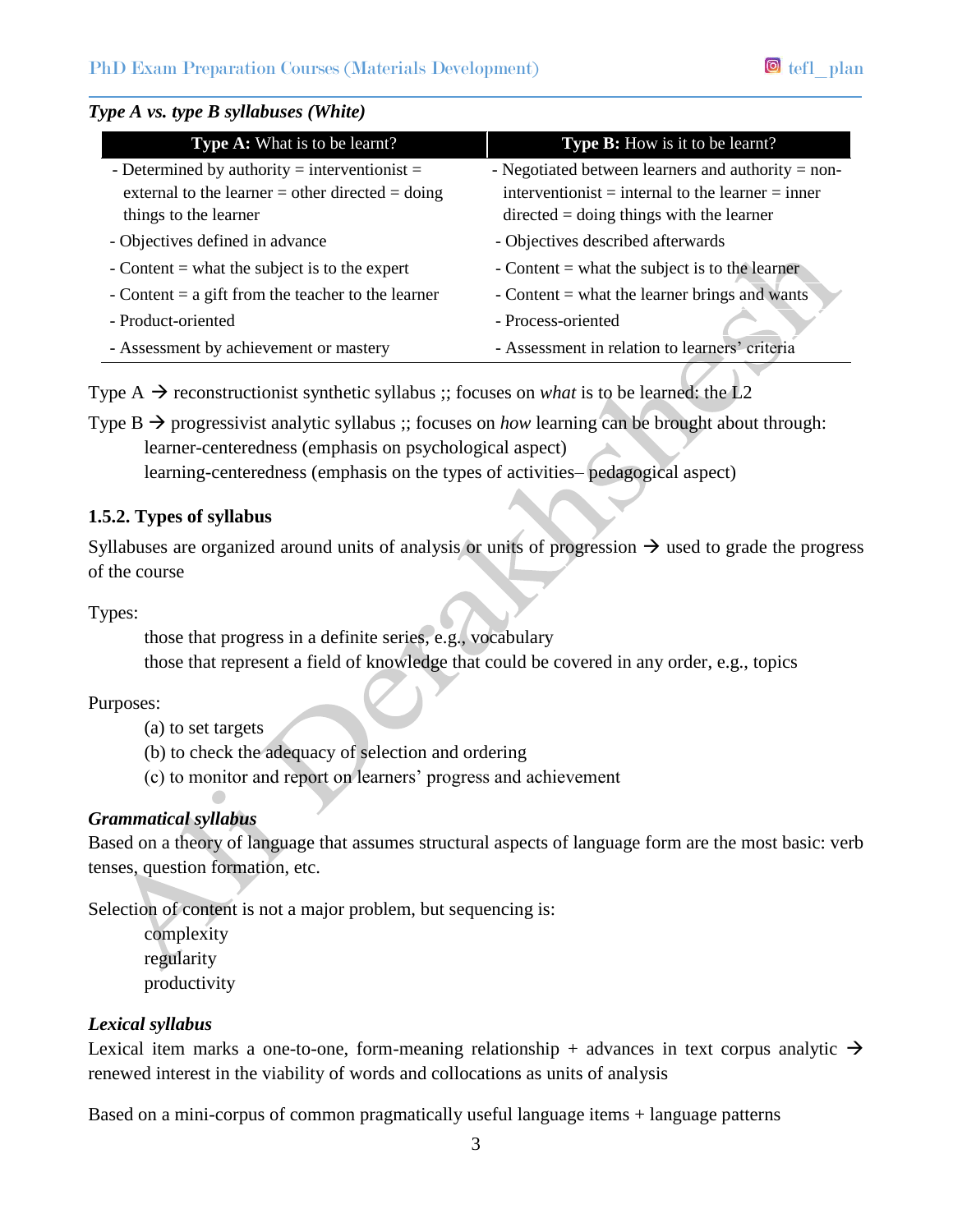Criteria for selecting vocabulary: Frequency, Teachability, Similarity, Availability, Coverage, Defining power

### *Notional-functional syllabus*

Adequate descriptions of language must include information on how and for what purposes language is used – Austin, Hymes, Firth, Halliday

#### Language categories:

|                         | <i>Notional categories:</i> semantico-grammatical categories                                                      |
|-------------------------|-------------------------------------------------------------------------------------------------------------------|
|                         | <i>Point of time</i> $\rightarrow$ adverbs (e.g., yesterday, on Monday the 23 <sup>rd</sup> of April, last month) |
|                         | time clauses (e.g., When I came back, by six o'clock)                                                             |
| Duration $\rightarrow$  | reference to inception or termination (e.g., until 6 o'clock, since noon)                                         |
|                         | lexical constructions (e.g., all the day, this week)                                                              |
|                         | clausal construction (e.g., she stayed until before the clock struck one)                                         |
| Frequency $\rightarrow$ | adverbs of frequency                                                                                              |
|                         | time expression (e.g., on Mondays, on the first Friday of each month)                                             |
|                         | embedded expressions (e.g., Whenever it looks like raining, I go )                                                |
|                         |                                                                                                                   |

*Functions* are the uses to which language forms are put.

#### *Situational syllabus*

Situational content is mostly used as an adjunct to instruction that is primarily focused on language structure

Three types of situational syllabus:

**limbo** situation  $\rightarrow$  the specific setting of the situation is of little or no importance, e.g. "introductions" at a party

**concrete situation**  $\rightarrow$  the situations are enacted against specific settings, e.g. "Ordering a meal" **mythical situation**  $\rightarrow$  depends on some sort of fictional story line, frequently with a fictional cast of characters in a fictional place

## *Content-based instruction (CBI) & content and language integrated learning (CLIL)*

CBI  $\rightarrow$  content is the teaching of content or information in the language being learned with little or no direct effort to teach the language separately from the content

CLIL  $\rightarrow$  content is incidental and serves merely as the vehicle for practicing language structures, functions, or skills

Example: telecommunications industry

| Unit 1 | <b>Networks</b>         |
|--------|-------------------------|
| Unit 2 | Transmission            |
| Unit 3 | Switching               |
| Unit 4 | Computer communications |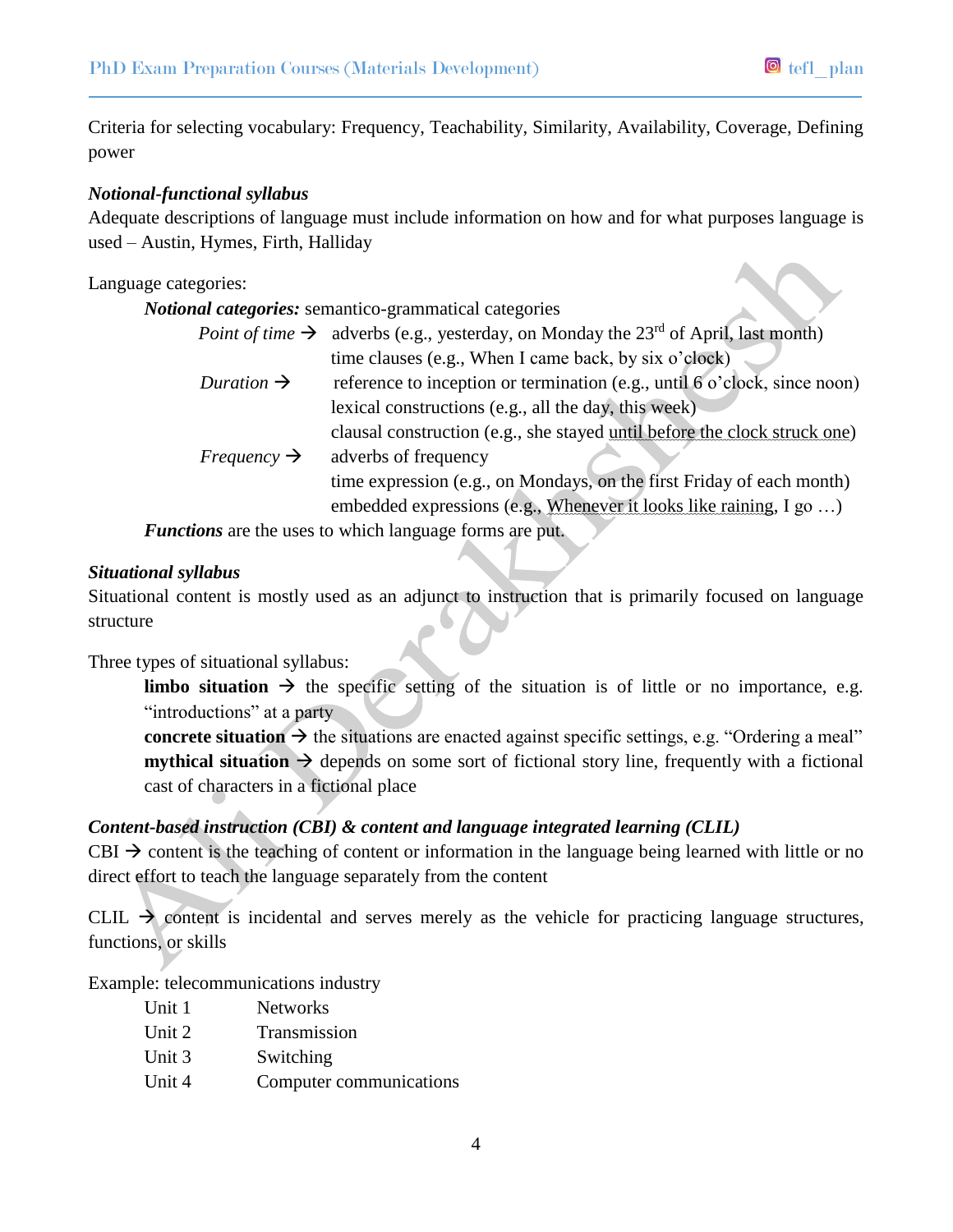#### *Competency-based syllabus*

Based on a specification of the competencies learners are expected to master in relation to specific situations and activities

Competencies are a description of the essential skills, knowledge, and attitudes required for effective task performance

Used in adult education ESL programs, e.g., social survival and work-oriented language programs for immigrants and refugees (e.g., *housing, food, health, social services, law*).

Example: "telephoning"

- read and dial telephone numbers
- $\bullet$  identify oneself on the telephone when answering and calling
- request to speak to someone
- $etc.$

Competences are somewhat independent of a more general language ability

Efficiency and relevance of instruction (to learners' felt needs) are major strengths

#### *Skills-based syllabus*

Based on the belief that learning a complex activity such as "listening to a lecture and jotting down the main ideas" involves mastery of a number of micro-skills that together make up the activity

Built around situations and communicative interactions as well as around tasks that enable learners to learn the micro-skills

Major ways of defining sub-skills:

- look at the range of activities covered by a skill and use these as a starting point for defining subskills, e.g., speaking  $\rightarrow$  interactional & transactional (monologue, dialogue, etc.)
- look at the skill as a process and to divide it into the parts of the process, e.g., process writing
- use levels of cognitive activity, e.g., Bloom's taxonomy
	- o **Knowledge:** exhibit memory of previously learned material by recalling facts, *Can you name the...?*
	- o **Comprehension:** demonstrate understanding of facts by organizing, comparing, paraphrasing, or summarizing main ideas, e.g., *Can you write a brief outline...?*
	- o **Application:** able to solve problems in new situations by applying acquired knowledge and rules in a different way, e.g., *What factors would you change if...?*
	- o **Analysis:** able to break information into components as well as make inferences, e.g., *What do you see as other possible outcomes?*
	- o **Synthesis:** able to compile information in a different way by combining elements in a new pattern or proposing alternatives solutions, e.g., *Can you create new and unusual uses for...?*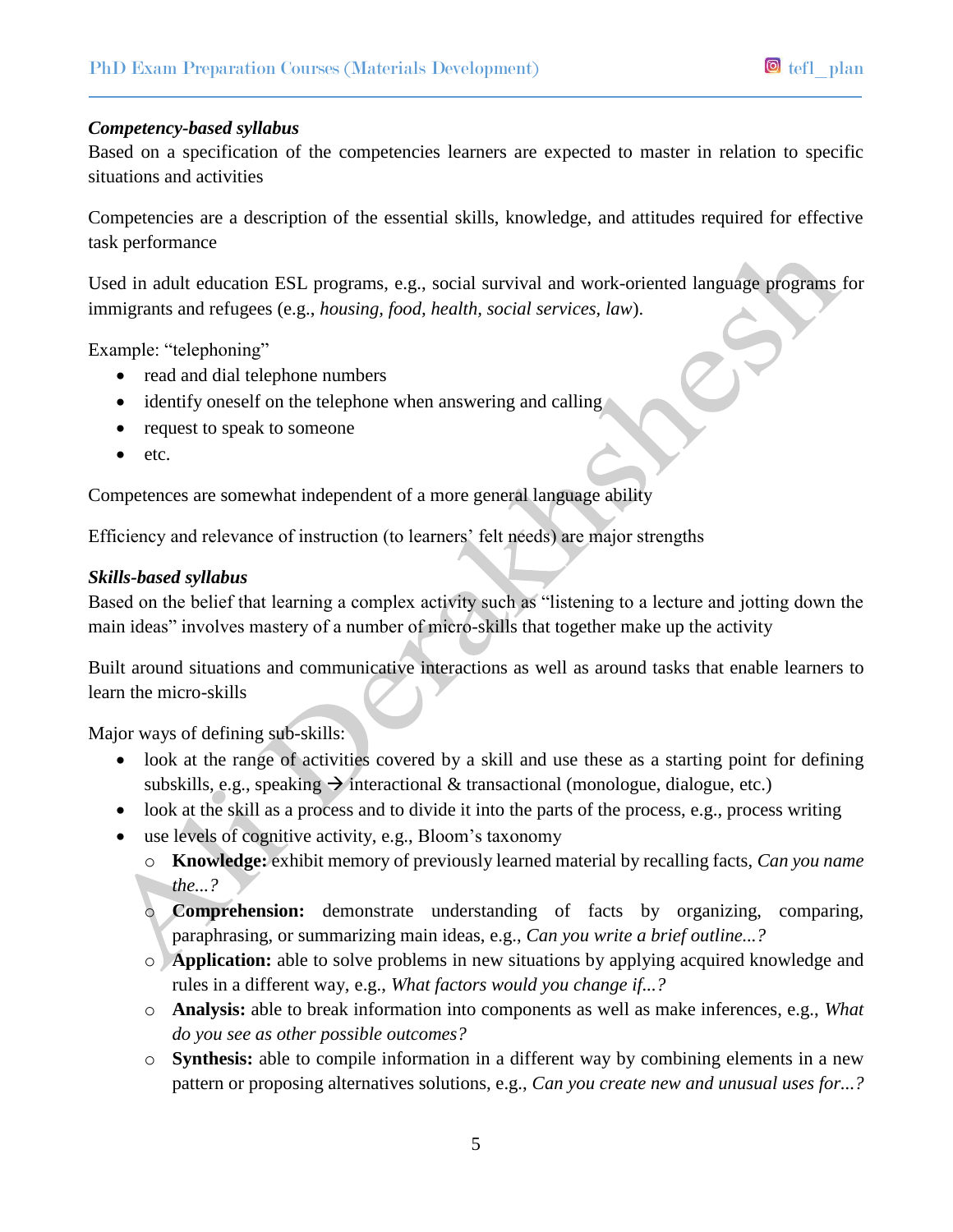o **Evaluation:** able to present and defend opinions by making judgments about information, e.g., *Is there a better solution to...?* 

# *Procedural syllabus*

A precursor of the task-based syllabus – Bangalore Project (Prabhu, 1980)

Teaching *through* communication rather than teaching *for* communication  $\rightarrow$  teaching should be concerned with creating conditions for coping with meaning  $\rightarrow$  learners are involved in doing a set of tasks  $\rightarrow$  analytic

Example:

*Draw a line, from left to right. Write b at the right end of the line, and a at the left end. Draw another line below ab. Write d at its left and c at its right end. Join bd.* 

Not an activity students will ever need to do or do in English outside the classroom

# *Task-based syllabus*

*Focus on form* (Long, 1991), that is, draw students' attention to aspects of the target language Task criteria:

- focus should be on *meaning*
- some kind of *gap*
- learners rely on their own resources (linguistic and nonlinguistic) to complete the activity
- a clearly defined *outcome* other than the use of language

Learners treat the language as a *tool* for achieving a communicative outcome rather than as an *object* to be studied, analyzed and displayed  $\rightarrow$  they receive comprehensible input and deliver modified output

Two types of tasks:

**Unfocused tasks**  $\rightarrow$  no attempt to specify the linguistic content to be taught

**Focused tasks**  $\rightarrow$  aim is to induce learners to process some particular linguistic features, e.g., consciousness-raising tasks, structure-based production tasks, and interpretation tasks.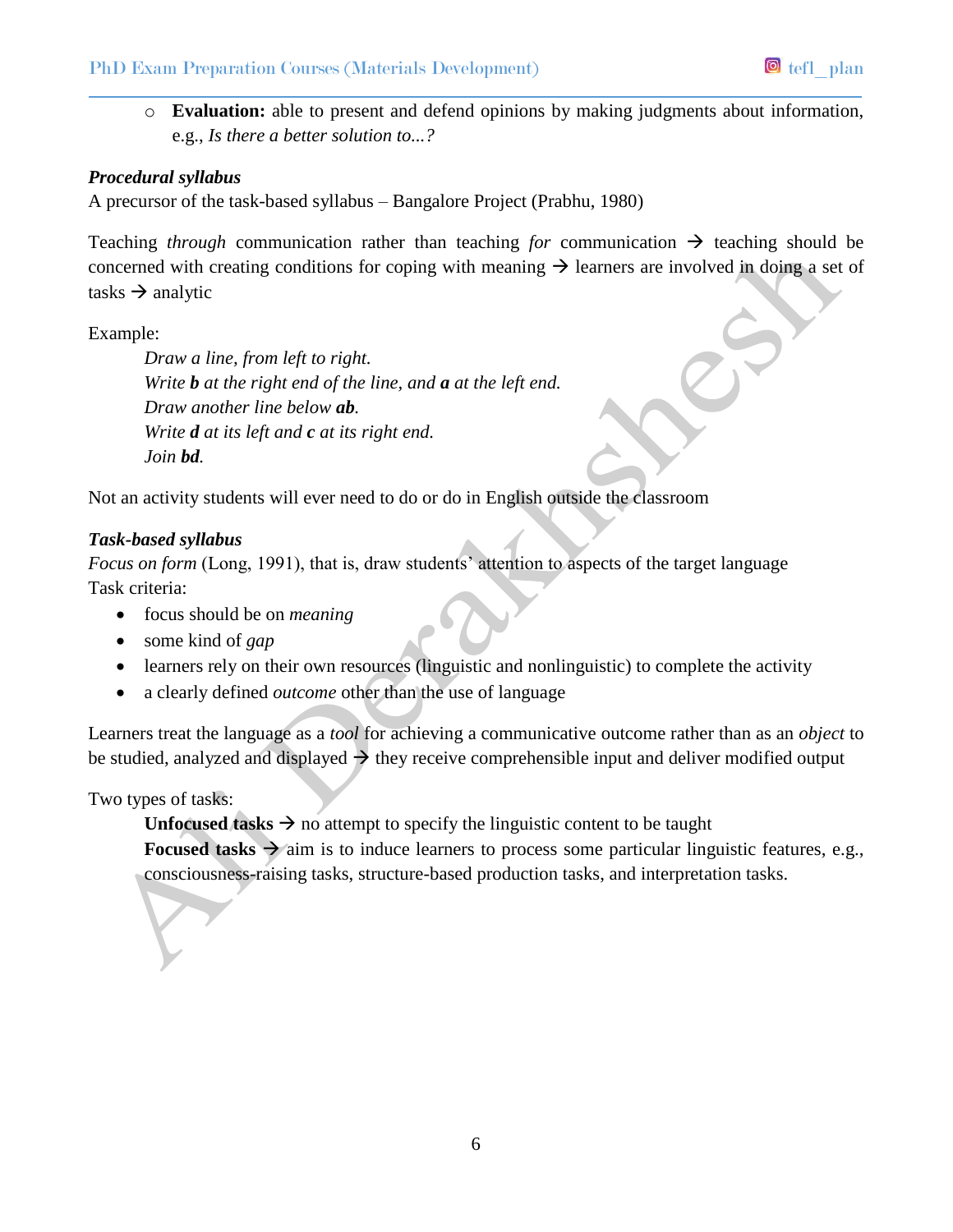# PhD Exam Preparation Courses (Materials Development) **D** tefl plan



Task types:

**Pedagogical tasks**  $\rightarrow$  involve learners in comprehending, manipulating, or producing in the target language while their attention is focused on mobilizing their grammatical knowledge in order to express meaning

**Real-world tasks**  $\rightarrow$  designed to practice or rehearse tasks that are found to be important in a needs analysis and turn out to be important and useful in the real world

#### *Genre-based syllabus*

Built around texts/genres and samples of extended discourse

Starting point: analysis of the contexts in which the learners will use the language  $\rightarrow$  identification of the texts  $\rightarrow$  develop units of work

Another example is involving learners in analyzing texts

## **1.5.3. Multi-component (= integrated) syllabus**

Syllabuses are based on a combination of two or more of the types:

a 'primary' (macro-level) and a 'secondary' (micro-level)

Proportional syllabus (Yalden, 1987) offers a close interweaving of structural and non-systematic elements:

formal meaning - knowledge of the systematic side of language,

communicative work in oral language,

rhetorical functions, especially in written language, as well as to recurrently troublesome surface features of language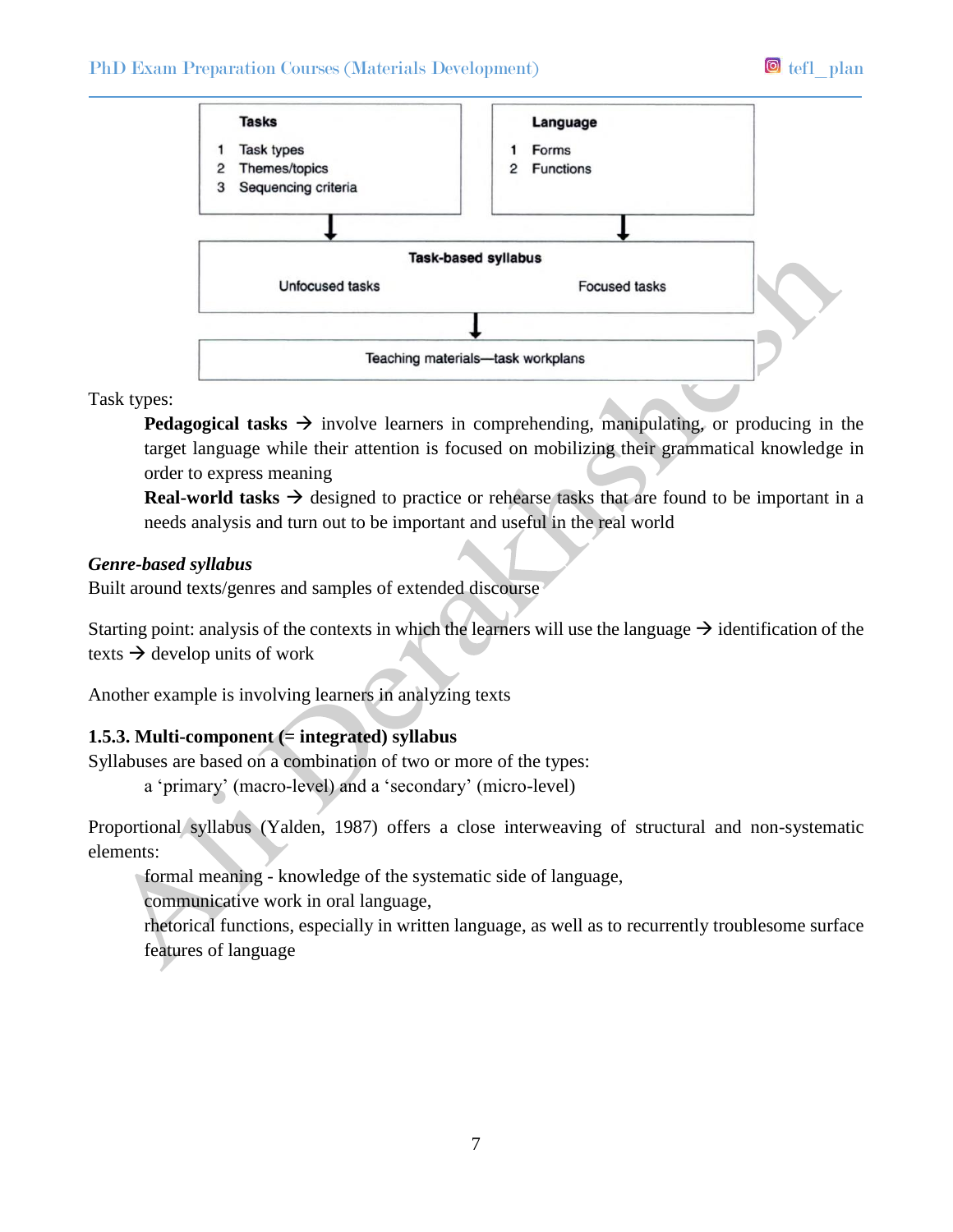# PhD Exam Preparation Courses (Materials Development) **D** tefl plan



#### **1.5.4. Sequencing the content in a course**

**Linear development**  $\rightarrow$  the material in one lesson depends on the learning that has occurred in previous lessons

**Modular arrangement**  $\rightarrow$  each lesson is separate from the others so that the lessons can be done in any order

#### **1.5.4.1. Linear approaches to sequencing**

A decision should be made on how to sequence objectives

Material is dealt with once, presumably *mastered* by the students, and never directly taken up again

Weakness:

- absenteeism
- $\odot$  different styles and speeds of learning
- $\circledcirc$  recycling material

**Spiral curriculum** (Bruner, 1962)  $\rightarrow$  deciding on the major items to cover  $\rightarrow$  covering them several times over a period of time at increasing levels of detail

 $\odot$  ensures the full value of the most important aspects of the language are dealt with